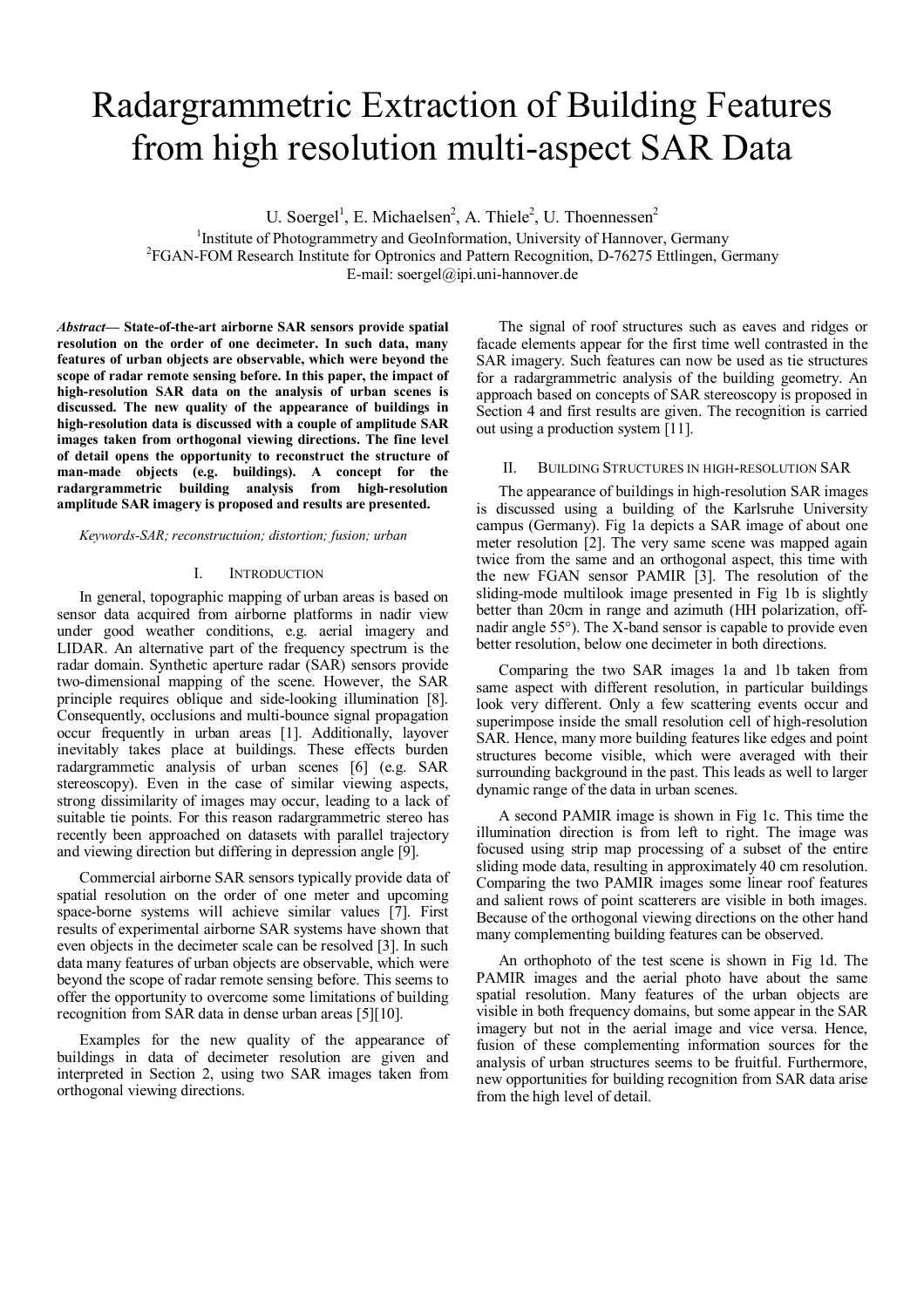

Figure 1. a) AER-II image with one meter resolution (range top-down, b) PAMIR image with resolution better than 20 cm (sliding spotlight mode, range top-down), c) PAMIR image with about 40 cm resolution (illumination from left), d) orthophoto (30cm)

# III. RADARGRAMMETRIC ANALYSIS BASED ON PRODUCTION **SYSTEM**

Traditionally the recognition of the detailed geometric structure of urban areas from remote sensing data was restricted to aerial imagery and LIDAR. Such approaches in general exploit knowledge about frequently observed features of man-made objects such as straight edges, right angles, symmetries and regular or parallel alignment of object groups. Until now, building recognition from SAR suffered mainly from the coarse level of detail of building features in the data [10]. As discussed before, in high-resolution SAR data many of such features became visible, which can now be incorporated into the analysis. Hence, it seems to be worthwhile to adapt existing methods e.g. for building recognition to SAR data. This will be sure a research topic for the next future when more of such data become available.

Here, the potential of such an analysis is demonstrated by the radargrammetric determination of the height of a building based on the matching of salient angle structures of the roof. While the correlation or matching of low-level image structure is pointless due to different illumination, construction of correspondence between higher-level potential building structures makes sense. Furthermore, symmetry axes of buildings are derived. The assembly of more complex objects starting from primitives and the matching process are carried out by a production system. The production net [11] shown in Fig 2 illustrates the workflow.



Figure 2. Production net of the system

# *A. Pre-processing*

Because only a very limited number of high-resolution SAR data sets are available up to now, no adapted segmentation methods for such imagery are established yet. Instead standard tools were used for the investigations presented in the following. First, in a pre-processing step cropping of small numbers of very strong scatterers and choosing the 40dB of the signal starting from this threshold prune the large dynamic range of the data. Then the signal is mapped to byte format by non-linear operations. Finally, the images are first projected onto ground range and then coregistered.

# *B. Feature extraction and production system*

Primitive line objects *L* are derived using the squared averaged gradient filter [4]. Pixels where the first eigenvalue of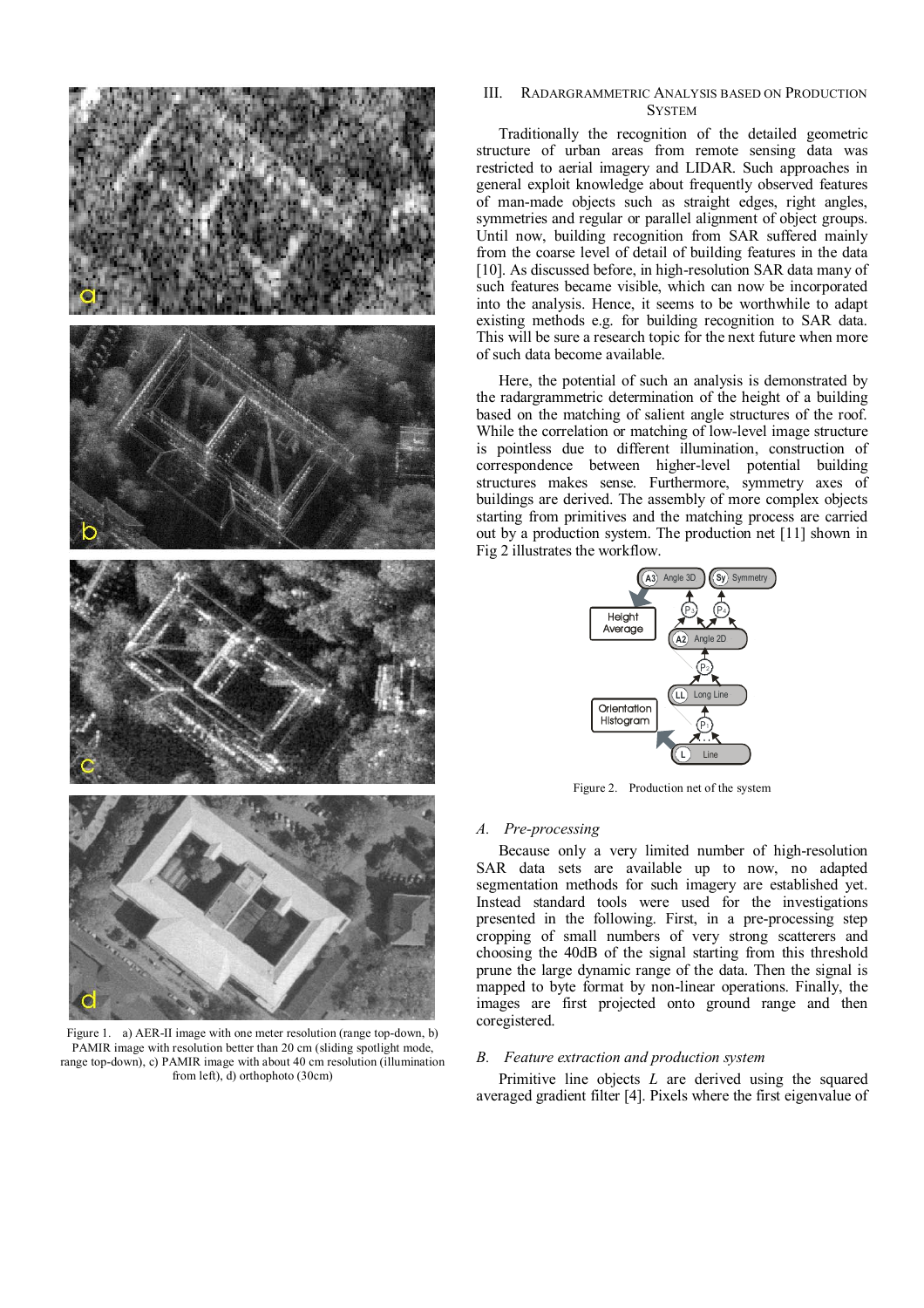this 2x2-Matrix is much bigger than the second one indicate the presence of either an edge or a line at that location. For this example 19.5% of the pixels of the two images have this property. Thus a set of over 100 000 objects *L* is inserted into the system.

From this set of objects *L* long line objects *LL* are built by production P1*.* Small gaps between neighbored collinear primitives *L* are bridged in this step. This production first constructs only small prolongations of only several pixels length. But these lead to larger search regions, so that with increasing processing time longer objects *LL* are constructed that may well be several hundred pixels long. The next step is the assembly of 2D angle objects *A2* from adjacent noncollinear objects  $LL$  with production  $P_2$ .

In the search run documented here some 12 500 objects *A2* have been constructed from the primitives that describe the images content sufficiently well after 100 000 search cycles. These are displayed in Fig. 3a as red or green structures depending on the image in which they were found. For better interpretation the building layer from the map is shown as well. The productions  $P_3$  and  $P_4$  used for the feature matching and the search for building symmetries are discussed in the following paragraphs.

## *C. Feature Matching*

Due to the orthogonal illumination, the layover shift is orthogonal, too, which becomes clear by comparing the building footprint with the images. The layover shift *ls* of an elevated object depends on its height *h* over the elevation of the ground range plane  $h_{\varepsilon}$  and the off-nadir angle  $\theta$ .

# $l_s = h \cdot \cot(\theta)$

The orthogonal illuminations lead to a straightforward strategy for the search of corresponding structures coded in production P3. By exploiting geometric constraints it is possible to decide whether two objects *A2* in the different images may result from the same 3D structure. Assuming a certain height of an angle object  $A2<sub>L</sub>$  produced in the image illuminated from the left results in a shift to the right in the world coordinate system coinciding with the image lines. Analogous, objects  $A2<sub>T</sub>$  found in the image taken from the top move with rising height downwards along the image column. From matching objects  $A2_L$  and  $A2_T$  a 3D angle object  $A3$  is constructed. The constraint resembles that of an epipolar line (going  $45^\circ$  from lower right to upper left here). It is very restrictive, so that even after 10 000 search cycles with the 12 500 angle objects *A2* only 17 objects *A3* are constructed. Fig. 3b shows that all of them belong to the dominant building in the middle. Fig. 3c gives the histogram of the derived heights in meter. From this a building height of 16.6m is estimated, which is close to the truth. In fact, the eaves of the building are 16 m above ground and the elevation variation of the mayor roof patches of about 2 m is small.

#### *D. Intermediate control decision*

The processing effort is concentrated on objects of interest using decisions based on the set of objects inferred so far. The control is capable of preferring objects according to specified attributes or of concentrating on certain sub-systems of the net. In this case an orientation histogram on the objects *L* gives clear hints on the major orientations of the buildings in the processed area. The main effort is on the first stage, where only productions  $P_1$  and  $P_2$  are active. Productions  $P_3$  and  $P_4$  only take about 10% each of the search cycles that are spend on the lower subnet. However, it is clear that at least some of the constructions with the lower net have to be finished before these higher parts can become active.

If production  $P_3$  succeeds in a height estimate it is useful to shift all the objects  $A2$  according to this. Then production  $P_4$ can construct common symmetry patterns regardless whether the parts stem from one image or the other. Figs. 4a and 4b compare the results of the same search effort with and without such corrections. The following section gives the result.



Figure 3. a) angle objects *A2* after 100000 cycles b) 17 3D angle objects *A3*, c) height histogram of objects *A3*.